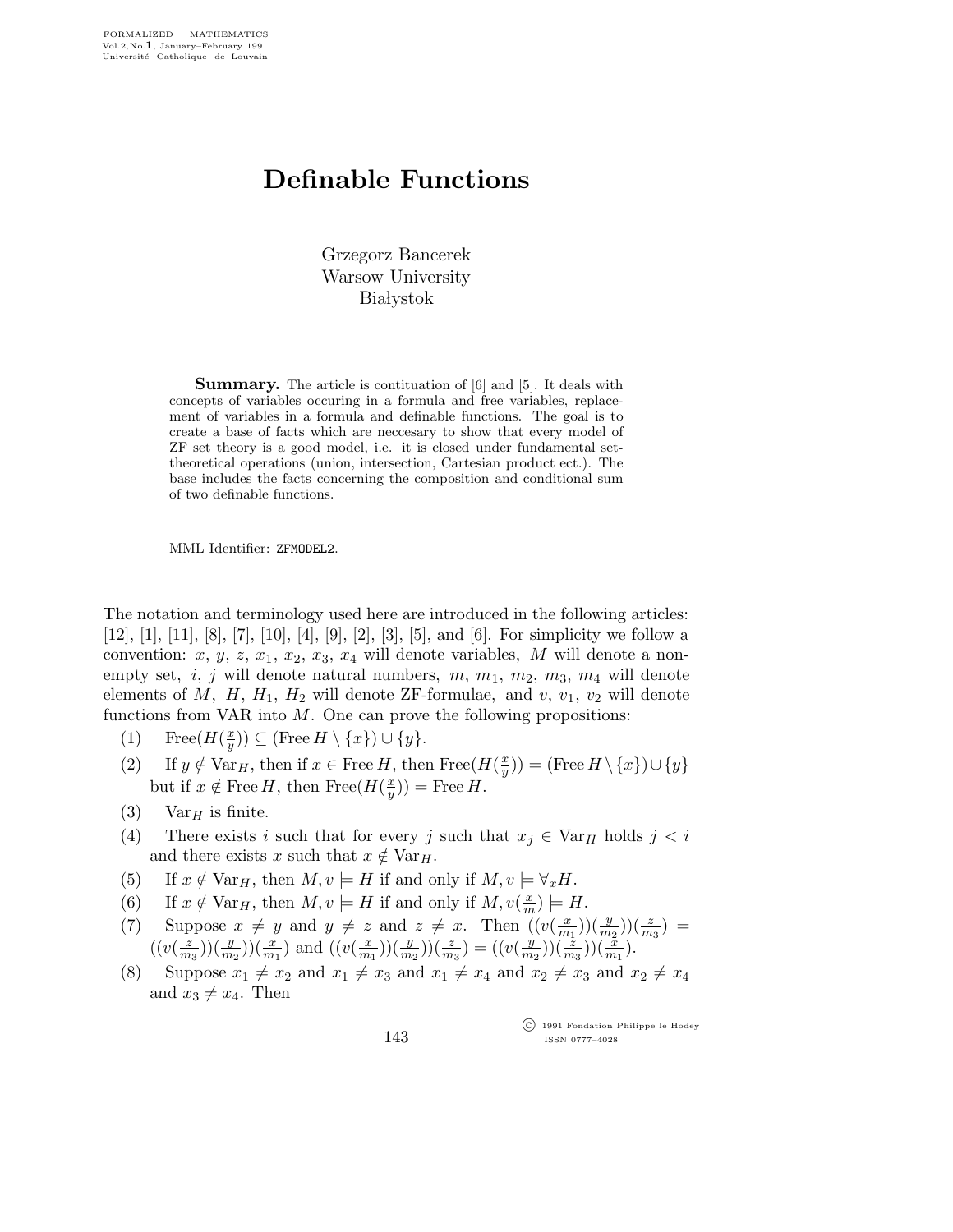- (i)  $(((v(\frac{x_1}{m_1}))^2)(v(\frac{x_2}{m_1}))^2)(v(\frac{x_1}{m_1}))^2)(v(\frac{x_2}{m_1}))^2)(v(\frac{x_1}{m_1}))^2$  $\binom{x_1}{m_1}\binom{x_2}{m_2}\binom{x_3}{m_3}\binom{x_4}{m_4} = (((v(\frac{x_2}{m_2})))$  $\frac{x_2}{m_2})\big)\big(\frac{x_3}{m_3}\big)\big)\big(\frac{x_4}{m_4}\big)\big)\big(\frac{x_1}{m_1}\big),$
- (ii)  $(((v(\frac{x_1}{m_1}))^2$  $\binom{\frac{x_1}{x_1}}{m_1})(\frac{\frac{x_2}{x_2}}{m_2})(\frac{\frac{x_3}{x_3}}{m_3}))(\frac{x_4}{m_4})=(((v(\frac{x_3}{m_3}))$  $\left(\frac{x_3}{m_3}\right)\left(\frac{x_4}{m_4}\right)\left(\frac{x_1}{m_1}\right)\left(\frac{x_2}{m_2}\right),$
- (iii)  $(((v(\frac{x_1}{m_1}))^2$  $\binom{\frac{x_1}{x_1}}{m_1})(\frac{x_2}{m_2})(\frac{x_3}{m_3})(\frac{x_4}{m_4})=((v(\frac{x_4}{m_4}))$  $\frac{\left(x_4\right)}{m_4}\big)\big)\big(\frac{x_2}{m_2}\big)\big)\big(\frac{x_3}{m_3}\big)\big)\big(\frac{x_1}{m_1}\big).$
- (9) (i)  $((v(\frac{x_1}{m_1}))$  $\binom{x_1}{m_1}$ ) $\left(\frac{x_2}{m_2}\right)\left(\frac{x_1}{m}\right) = \left(v\left(\frac{x_2}{m_2}\right)\right)$  $\frac{x_2}{m_2})\big)\big(\frac{x_1}{m}\big),$
- (ii)  $(((v(\frac{x_1}{m_1}))^2$  $\binom{x_1}{m_1}(\frac{x_2}{m_2})(\frac{x_3}{m_3})(\frac{x_1}{m}) = \left((v(\frac{x_2}{m_2}))\right)$  $\frac{x_2}{m_2})\big)\big(\frac{x_3}{m_3}\big)\big)\big(\frac{x_1}{m}\big),$
- (iii)  $(((v(\frac{x_1}{m_1}))^2)(\frac{x_2}{m_1})^2)(\frac{x_1}{m_1})^2$  $\frac{\left(\frac{x_1}{x_2}\right)(\frac{x_2}{m_2}))(\frac{x_3}{m_3}))(\frac{x_4}{m_4}))(\frac{x_1}{m})} = (((v(\frac{x_2}{m_2}))^2)$  $\binom{x_2}{m_2}\big)\big(\frac{x_3}{m_3}\big)\big)\big(\frac{x_4}{m_4}\big)\big)\big(\frac{x_1}{m}\big).$
- (10) If  $x \notin \text{Free } H$ , then  $M, v \models H$  if and only if  $M, v(\frac{x}{m}) \models H$ .
- (11) Suppose  $x_0 \notin \text{Free } H$  and  $M, v \models \forall_{x_3} (\exists_{x_0} (\forall_{x_4} H \Leftrightarrow x_4 = x_0))$ . Then for all  $m_1$ ,  $m_2$  holds  $f_H[v](m_1) = m_2$  if and only if  $M, (v(\frac{x_3}{m_1}))$  $(\frac{x_3}{m_1}))(\frac{x_4}{m_2}) \models H.$
- (12) If Free  $H \subseteq \{x_3, x_4\}$  and  $M \models \forall_{x_3}(\exists_{x_0}(\forall_{x_4}H \Leftrightarrow x_4=x_0)),$  then  $f_H[v] =$  $f_H[M].$
- (13) If  $x \notin \text{Var}_H$ , then  $M, v \models H(\frac{y}{x})$  $\frac{y}{x}$ ) if and only if  $M, v(\frac{y}{v(x)})$  $\frac{y}{v(x)}\big)\models H.$
- (14) If  $x \notin \text{Var}_H$  and  $M, v \models H$ , then  $M, v \left( \frac{x}{v(t)} \right)$  $\frac{x}{v(y)}$ )  $\models$   $H(\frac{y}{x})$  $\frac{y}{x}$ ).
- (15) Suppose that
- (i)  $x_0 \notin \text{Free } H,$
- (ii)  $M, v \models \forall_{x_3} (\exists_{x_0} (\forall_{x_4} H \Leftrightarrow x_4 = x_0)),$
- (iii)  $x \notin \text{Var}_H$ ,
- $(iv)$   $y \neq x_3,$
- $(v)$   $y \neq x_4,$
- (vi)  $y \notin \text{Free } H$ ,
- (vii)  $x \neq x_0$ ,
- (viii)  $x \neq x_3$ ,
- $(ix)$   $x \neq x_4.$ 
	- Then
- (x)  $x_0 \notin \text{Free}(H(\frac{y}{x}))$  $\frac{y}{x})),$
- $(xi)$   $M, v(\frac{x}{y}i)$  $\overline{v(y)}$  )  $\models \breve{\forall}_{x_3}(\exists_{x_0}(\forall_{x_4}(H(\frac{y}{x_4}$  $(x_x^y)) \Leftrightarrow x_4 = x_0)),$
- (xii)  $f_H[v] = f_{H(\frac{y}{x})}[v(\frac{x}{v(y)})]$  $\frac{x}{v(y)}$ ).
- (16) If  $x \notin \text{Var}_H$ , then  $M \models H(\frac{y}{x})$  $\frac{y}{x}$ ) if and only if  $M \models H$ .
- (17) Suppose  $x_0 \notin \text{Free } H_1$  and  $M, v_1 \models \forall_{x_3} (\exists_{x_0} (\forall_{x_4} H_1 \Leftrightarrow x_4 = x_0))$ . Then there exist  $H_2$ ,  $v_2$  such that for every j such that  $j < i$  and  $x_j \in \text{Var}_{H_2}$ holds  $j = 3$  or  $j = 4$  and  $x_0 \notin \text{Free } H_2$  and  $M, v_2 \models \forall_{x_3} (\exists_{x_0} (\forall_{x_4} H_2 \Leftrightarrow$  $x_4=x_0$ ) and  $f_{H_1}[v_1] = f_{H_2}[v_2]$ .
- (18) Suppose  $x_0 \notin \text{Free } H_1$  and  $M, v_1 \models \forall_{x_3} (\exists_{x_0} (\forall_{x_4} H_1 \Leftrightarrow x_4 = x_0))$ . Then there exist  $H_2$ ,  $v_2$  such that Free  $H_1 \cap$  Free  $H_2 \subseteq \{x_3, x_4\}$  and  $x_0 \notin$  Free  $H_2$ and  $M, v_2 \models \forall_{x_3} (\exists_{x_0} (\forall_{x_4} H_2 \Leftrightarrow x_4 = x_0))$  and  $f_{H_1}[v_1] = f_{H_2}[v_2]$ .
	- In the sequel  $F, G$  are functions. One can prove the following propositions:
- (19) If F is definable in M and G is definable in M, then  $F \cdot G$  is definable in M.
- (20) If  $x_0 \notin \text{Free } H$ , then  $M, v \models \forall_{x_3} (\exists_{x_0} (\forall_{x_4} H \Leftrightarrow x_4 = x_0))$  if and only if for every  $m_1$  there exists  $m_2$  such that for every  $m_3$  holds  $M, (v(\frac{x_3}{m_1}))$  $\frac{x_3}{m_1})\big) (\frac{x_4}{m_3}) =$ H if and only if  $m_3 = m_2$ .